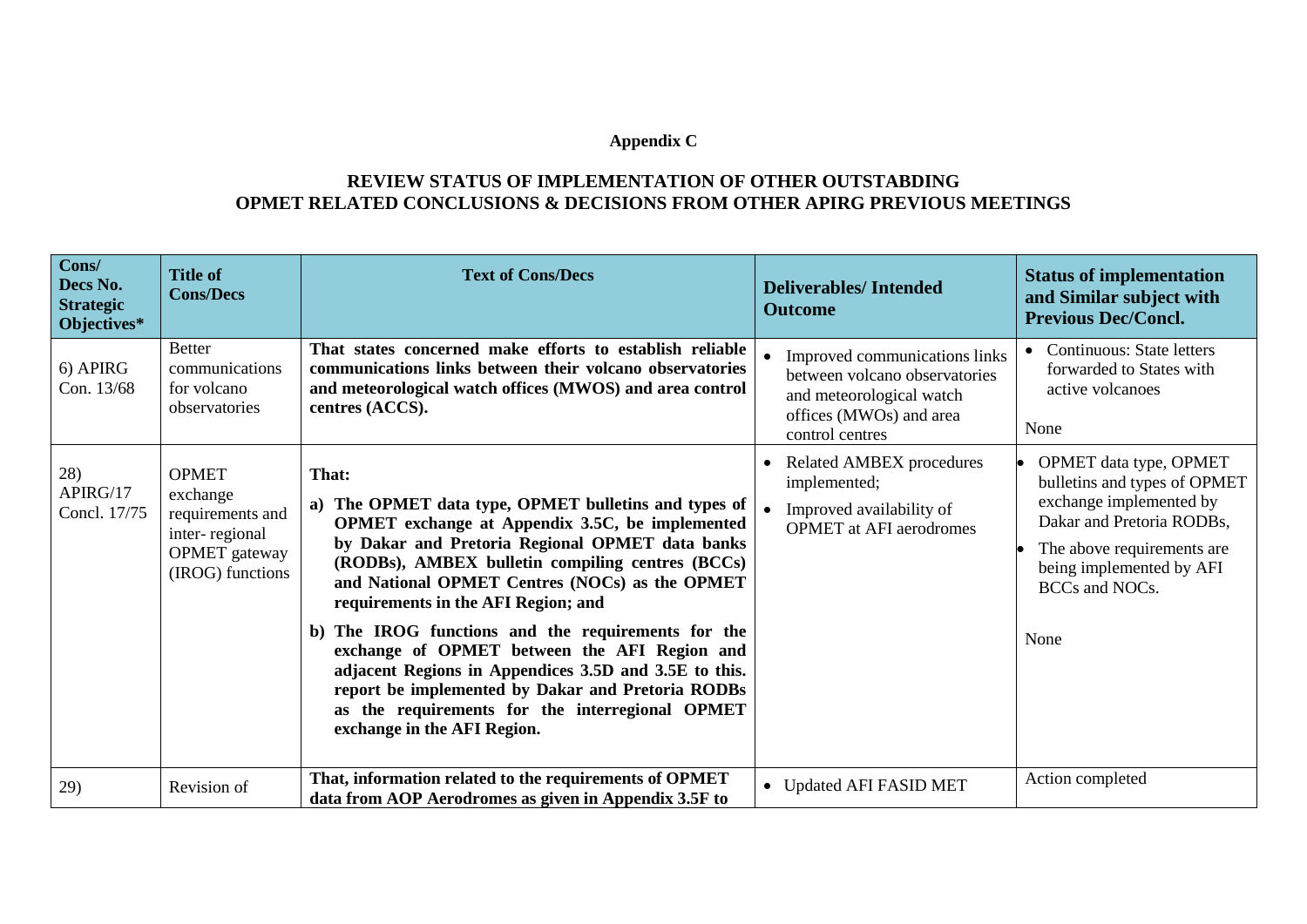| Cons/<br>Decs No.<br><b>Strategic</b><br>Objectives* | <b>Title of</b><br><b>Cons/Decs</b>                                                                          | <b>Text of Cons/Decs</b>                                                                                                                                                                                                                                  | <b>Deliverables/Intended</b><br><b>Outcome</b>                                                                                                                                                                                                            | <b>Status of implementation</b><br>and Similar subject with<br><b>Previous Dec/Concl.</b>                                                                                             |
|------------------------------------------------------|--------------------------------------------------------------------------------------------------------------|-----------------------------------------------------------------------------------------------------------------------------------------------------------------------------------------------------------------------------------------------------------|-----------------------------------------------------------------------------------------------------------------------------------------------------------------------------------------------------------------------------------------------------------|---------------------------------------------------------------------------------------------------------------------------------------------------------------------------------------|
| APIRG/17                                             | <b>OPMET</b> data                                                                                            | this report be included in the AFI FASID MET Table 1A                                                                                                                                                                                                     | Table 1A                                                                                                                                                                                                                                                  | None                                                                                                                                                                                  |
| Concl. 17/76                                         | requirements                                                                                                 | after the normal amendment of the FASID Table.                                                                                                                                                                                                            | • New OPMET requirements<br>included in AFI FASID                                                                                                                                                                                                         |                                                                                                                                                                                       |
| 30)<br>APIRG/17<br>Concl. 17/77                      | <b>OPMET</b><br>exchange<br>monitoring and<br>management<br>procedures at<br><b>BCCS</b> and<br><b>RODBs</b> | That, the OPMET management and monitoring procedures<br>given in appendices 3.5I and 3.5J to this report be<br>implemented by the RODBS and the BCCS as the<br>requirements for OPMET exchange monitoring and<br>management procedures in the AFI region. | <b>Related AMBEX procedures</b><br>$\bullet$<br>implemented;<br>OPMET exchange monitoring<br>$\bullet$<br>and management procedures<br>Implemented at BCCs and<br><b>RODBs</b>                                                                            | • Implementation of required<br>procedures on going<br>• Assessment of the<br>procedures implementation<br>to be completed by the next<br>MTF/4 meeting                               |
|                                                      |                                                                                                              |                                                                                                                                                                                                                                                           | Improved availability of<br><b>OPMET</b> at AFI aerodromes                                                                                                                                                                                                | Concl. 17/75                                                                                                                                                                          |
| 31)<br>APIRG/17<br>Concl. 17/78                      | Interface control<br>document (ICD)<br>for AFI OPMET<br>database access<br>procedures                        | That:<br>a) The procedures given in Appendix 3.5I to this report be<br>implemented as the Regional Interface Control<br>Document (ICD) access procedures for AFI OPMET<br>database; and<br>b) The ICD be published by the ICAO Regional Office(s).        | The AFI Interface control<br>document (ICD) for AFI<br><b>OPMET</b> database access<br>procedures, implemented<br><b>Related AMBEX procedures</b><br>$\bullet$<br>implemented;<br>Improved availability of<br>$\bullet$<br><b>OPMET</b> at AFI aerodromes | Implementation of required<br>$\bullet$<br>procedures on going<br>Assessment of the<br>$\bullet$<br>procedures implementation<br>to be completed by the next<br>MTF/4 meeting<br>None |
| 32)<br>APIRG/17<br>Dec. 17/79                        | Future work<br>programme and<br>composition of<br>the task force                                             | That, the work programme and the composition of the AFI<br><b>OPMET Management Task Force (MTF) be updated as</b><br>shown in Appendix 3.5L to this report.                                                                                               | the work programme and the<br>composition of the AFI OPMET<br>Management Task Force updated                                                                                                                                                               | Completed<br>None                                                                                                                                                                     |
| 33)<br>APIRG/17<br>Dec. 17/80                        | Frequency of<br>meetings of the<br><b>AFI OPMET</b><br><b>MTF</b>                                            | That, the Task Force meets once a year to plan and assess<br>progress on its work programme. The yearly meetings will<br>be held alternatively between RODBs Dakar and Pretoria.                                                                          | the frequency of meetings of the<br>AFI OPMET MTF established                                                                                                                                                                                             | Completed<br>None                                                                                                                                                                     |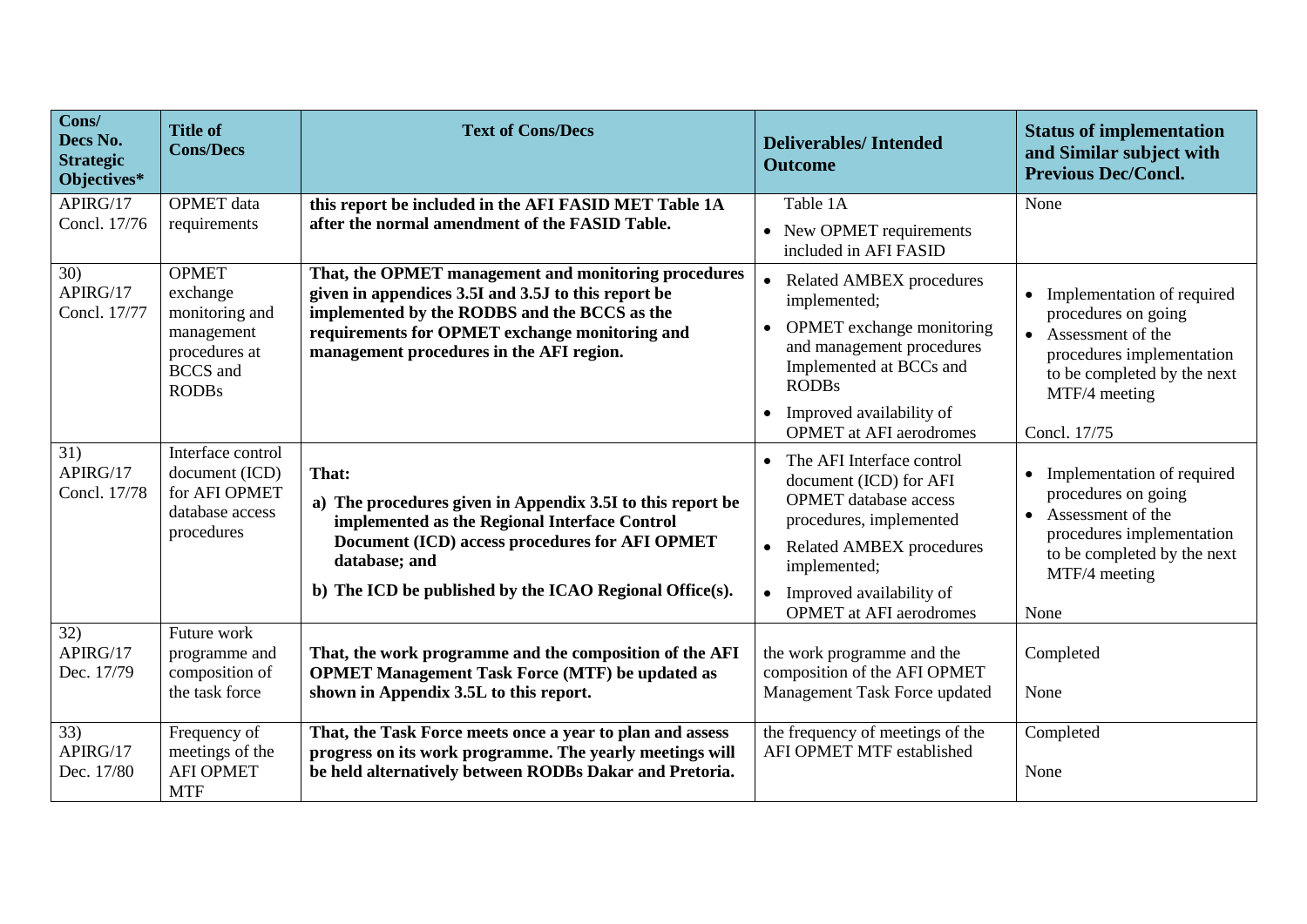| Cons/<br>Decs No.<br><b>Strategic</b><br>Objectives* | <b>Title of</b><br><b>Cons/Decs</b>                                             | <b>Text of Cons/Decs</b>                                                                                                                                                                                                                                                                                                                                                                                                                                                                                                                                                                                                                                                                                                                                                                                                                                                       | <b>Deliverables/Intended</b><br><b>Outcome</b>                                                                                     | <b>Status of implementation</b><br>and Similar subject with<br><b>Previous Dec/Concl.</b>                                                                                                                                                                                                                                                                                                                                                                                                                                      |
|------------------------------------------------------|---------------------------------------------------------------------------------|--------------------------------------------------------------------------------------------------------------------------------------------------------------------------------------------------------------------------------------------------------------------------------------------------------------------------------------------------------------------------------------------------------------------------------------------------------------------------------------------------------------------------------------------------------------------------------------------------------------------------------------------------------------------------------------------------------------------------------------------------------------------------------------------------------------------------------------------------------------------------------|------------------------------------------------------------------------------------------------------------------------------------|--------------------------------------------------------------------------------------------------------------------------------------------------------------------------------------------------------------------------------------------------------------------------------------------------------------------------------------------------------------------------------------------------------------------------------------------------------------------------------------------------------------------------------|
| 34)<br>APIRG/17<br>Concl. 17/81                      | Improving the<br>dissemination of<br><b>SIGMET</b>                              | That:<br>a) Dakar ROBD provider State and ASECNA take the<br>required measures to file automatically the SIGMET<br>test results using the appropriate procedures in the<br><b>SIGMET</b> guide; and<br>b) Upon receipt of a VAA Message, the MWOs in the AFI<br>Region act promptly to issue a corresponding SIGMET<br>within ten $(10)$ minutes.                                                                                                                                                                                                                                                                                                                                                                                                                                                                                                                              | • Improved dissemination of<br><b>SIGMETs</b><br>• Improved availability of<br>SIGMET at aerodromes and for<br>en-route users      | • Dakar RODB updated with<br>regard to automatic filing<br>The yearly AFI SIGMET<br>$\bullet$<br>tests results indicates that<br>most MWOs issue SIGMETs<br>within ten $(10)$ minutes<br>None                                                                                                                                                                                                                                                                                                                                  |
| 35)<br>APIRG/17<br>Concl. 17/82                      | Measures to<br>improve the<br>issuance and<br>dissemination of<br><b>SIGMET</b> | That:<br>a) The ICAO Regional Offices of Dakar and Nairobi<br>evaluate the provision of SIGMET information in all<br>AFI MWOs through the RODB and State missions;<br>b) ICAO Regional Offices encourage States to establish<br>arrangements between adjacent MWOs for the<br>provision of SIGMET information in MWOs where<br>telecommunications or organizational issues are still<br>inadequate;<br>c) WMO in coordination with ICAO, be invited to provide<br>additional training in the issuance of VA and TC<br>SIGMETs to some MWOs not able to issue the required<br><b>SIGMETs;</b><br>d) The ICAO Regional Offices of Dakar and Nairobi<br>update the AFI SIGMET guide for additional details of<br>VA and TC test procedures; and<br>e) The MWOs provider States endeavor to address the<br>identified deficiencies in the issuance and dissemination<br>of SIGMET. | • Issuance and dissemination of<br>SIGMET improved<br>• Improved availability of<br>SIGMET at aerodromes and for<br>en-route users | <b>Evaluation of SIGMET</b><br>a)<br>provision through AFI<br><b>SIGMET Tests</b><br>Two MWOs (Robertsfield<br>$\mathbf{b}$<br>and Kinshasa are yet to fully<br>comply with the<br>requirements of the<br>SIGMET preparation and<br>dissemination<br><b>Additional SIGMET training</b><br>scheduled for 2012<br><b>AFI SIGMET Guide</b><br>d)<br>updated and placed at AFI<br>website<br>State letter sent to concerned<br><b>MWO Provider States to</b><br>endeavor to address the<br>identified deficiencies<br>Concl. 17/81 |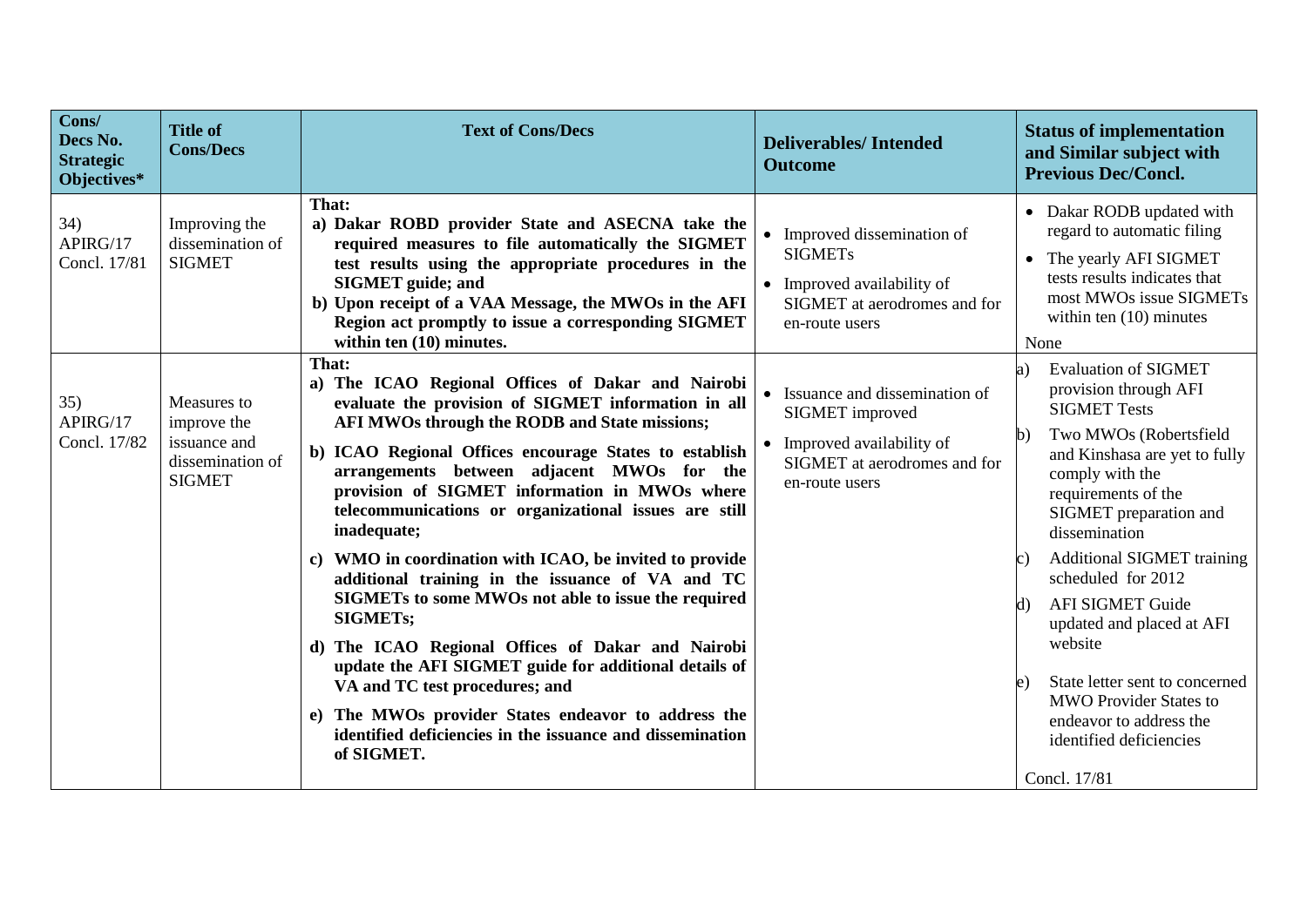| Cons/<br>Decs No.<br><b>Strategic</b><br>Objectives* | <b>Title of</b><br><b>Cons/Decs</b>                                                                                              | <b>Text of Cons/Decs</b>                                                                                                                                                                                                                                                                                                                                                                                                                                                                                                                              | <b>Deliverables/Intended</b><br><b>Outcome</b>                                                                                                                                    | <b>Status of implementation</b><br>and Similar subject with<br><b>Previous Dec/Concl.</b> |
|------------------------------------------------------|----------------------------------------------------------------------------------------------------------------------------------|-------------------------------------------------------------------------------------------------------------------------------------------------------------------------------------------------------------------------------------------------------------------------------------------------------------------------------------------------------------------------------------------------------------------------------------------------------------------------------------------------------------------------------------------------------|-----------------------------------------------------------------------------------------------------------------------------------------------------------------------------------|-------------------------------------------------------------------------------------------|
| 36)<br>APIRG/17<br>Concl. 17/83                      | Improving<br>availability of<br>non-regular<br><b>OPMET</b><br>information                                                       | That, AFI States be invited to organize coordination<br>meetings between ATM, MET and Pilots on regular basis,<br>to improve the availability of non-regular OPMET<br>information in the AFI Region.                                                                                                                                                                                                                                                                                                                                                  | • Improved availability of non-<br>regular OPMET information<br>• Improved coordination between<br>ATM, MET and Pilots                                                            | States have been encouraged to<br>organize such meetings as<br>necessary<br>None          |
| Conclusion<br>18/41<br>$\mathcal{C}$                 | Implementation of<br><b>AMBEX</b><br>Handbook<br>Procedures                                                                      | That, Dakar and Pretoria RODB Provider States:<br>a) implement an automatic OPMET data monitoring scheme<br>using procedures in Chapter 12 and Appendix F of the<br>AMBEX Handbook on quarterly basis (March 31, June 30,<br>August, 31 and December 31 of each year);<br>b) perform regular 24 hour simultaneous monitoring starting at<br>0000 UTC on the first Wednesday of every month; and<br>distribute the monitoring statistics to the Chairman of<br>c) c)<br>the OPMET Management and the Secretariat with effect from<br><b>July 2012.</b> | <b>Related AMBEX procedures</b><br>$\bullet$<br>implemented;<br>Improved OPMET monitoring<br>$\bullet$<br>Improved availability of<br>$\bullet$<br><b>OPMET</b> at AFI aerodromes | State letter forwarded to<br>concerned Sates<br>Concl. 17/75                              |
| Decision<br>18/42<br>C                               | Development of<br>Back Up<br>Procedures for The<br><b>AFI RODBs</b>                                                              | That, a Core Team of experts consisting of Members from Kenya,<br>Madagascar, Senegal, South Africa and ASECNA be established<br>to develop back up procedures for the AFI RODBs.                                                                                                                                                                                                                                                                                                                                                                     | <b>Related AMBEX procedures</b><br>$\bullet$<br>implemented;<br>Improved availability of<br>$\bullet$<br><b>OPMET</b> at AFI aerodromes                                           | State letter forwarded to<br>concerned Sates<br>Concl. 17/75, 18/41                       |
| Conclusion<br>18/43<br>$\mathbf C$                   | Implementation of<br>an AFTN Circuit<br>between Dakar and<br>Pretoria RODBs to<br>Support Back-Up<br>Contingency<br>Capabilities | That Dakar and Pretoria RODBs Provider States,<br>investigate the best possible way to implement a backup<br>a)<br>circuit between the two RODBs for the implementation of the<br>backup procedures between the RODBs, in time for the<br>MTF/4 meeting September 2012 and<br>implement reliable telecommunications facilities to support<br>$\mathbf{b}$<br>back-up procedures for the AFI RODBs.                                                                                                                                                    | Improved OPMET monitoring<br>$\bullet$<br>Improved availability of<br>$\bullet$<br><b>OPMET</b> at AFI aerodromes                                                                 | State letter forwarded to<br>concerned Sates<br>Concl. 17/75, 18/41, 18/42                |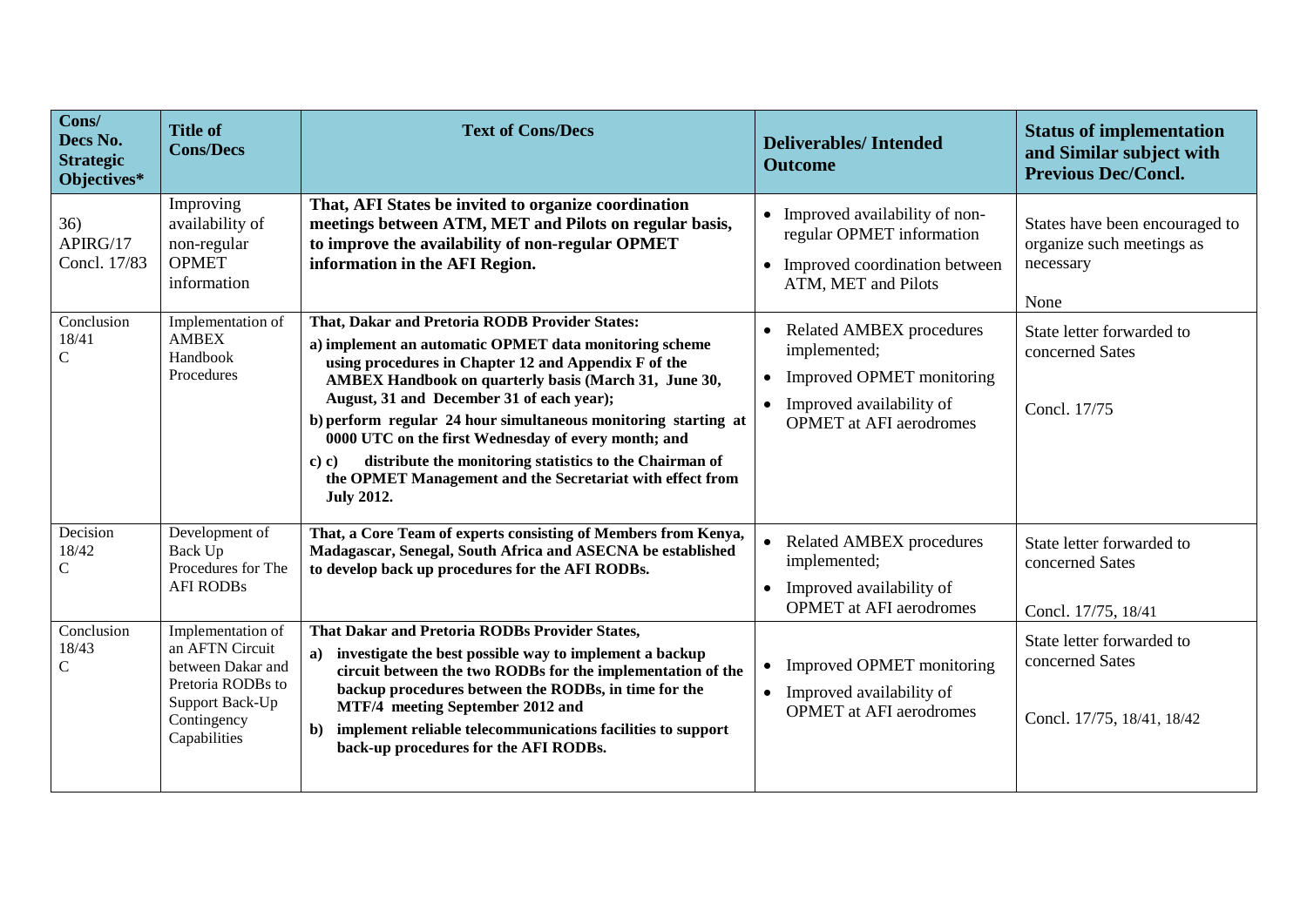| Cons/<br>Decs No.<br><b>Strategic</b><br>Objectives* | <b>Title of</b><br><b>Cons/Decs</b>                                             | <b>Text of Cons/Decs</b>                                                                                                                                                                                                                                                                                                                                                                                                                                           | <b>Deliverables/Intended</b><br><b>Outcome</b>                                                                         | <b>Status of implementation</b><br>and Similar subject with<br><b>Previous Dec/Concl.</b>    |
|------------------------------------------------------|---------------------------------------------------------------------------------|--------------------------------------------------------------------------------------------------------------------------------------------------------------------------------------------------------------------------------------------------------------------------------------------------------------------------------------------------------------------------------------------------------------------------------------------------------------------|------------------------------------------------------------------------------------------------------------------------|----------------------------------------------------------------------------------------------|
| <b>Decision</b><br>18/44<br>$\mathbf C$              | Amendment to the<br><b>AMBEX</b><br>Handbook                                    | That,<br>a)<br>Appendices A and B to the AMBEX Handbook be<br>updated by the MET/SG Secretariat to reflect AFTN<br>addresses for the IROGs Bangkok, Jeddah and Rio de<br>Janeiro; and<br>the amended AMBEX Handbook given in Appendix 3.6A<br>b)<br>to this report, be:<br>endorsed as the AMBEX Handbook Seventh Edition, Amendment<br>2; and published by the MET/SG Secretariat by July 2012.                                                                   | Improved OPMET monitoring<br>$\bullet$<br>Improved availability of<br>$\bullet$<br><b>OPMET</b> at AFI aerodromes      | State letter forwarded to<br>concerned Sates<br>Concl. 17/75, 18/41, 18/42, 18/43            |
| Conclusion<br>18/45<br>C                             | <b>SIGMET</b><br>Monitoring and<br><b>OPMETOPMET</b><br><b>Routing Tables</b>   | That,<br>a) the two AFI RODB Provider States be invited to monitor the<br>reception of SIGMET information during the regular (twice<br>yearly) EUR Region SIGMET tests and report;<br>b) the two AFI IROGs and ROC Toulouse exchange their<br>routing tables and verify the coherency of these tables; and<br>c) the AFI IROGs be invited to review their current routing<br>tables, the status of OPMET reception, and update the<br>routing tables as necessary. | Improved OPMET monitoring<br>Improved availability of<br><b>OPMET</b> at AFI aerodromes                                | State letter forwarded to<br>concerned Sates<br>Concl. 17/75, 18/41, 18/42, 18/43,<br>44,    |
| Conclusion<br>18/46<br>C                             | Implementation of<br>AFI OPMET data<br>catalogue                                | That, the OPMET data catalogue given in Appendix 3.6B to this<br>report, be expeditiously finalized and implemented by States in<br>the AFI Region.                                                                                                                                                                                                                                                                                                                | • Improved OPMET monitoring<br>• Improved availability of<br><b>OPMET</b> at AFI aerodromes                            | State letter forwarded to<br>concerned Sates<br>Concl. 17/75, 18/41, 18/42, 18/43,<br>44, 45 |
| Decision<br>18/47<br>C                               | Amendment to the<br><b>AFI</b> Regional<br><b>SIGMET Guide</b>                  | That, the amendment to the SIGMET Guide given in Appendix<br>3.6C to this report, is approved as the AFI Regional SIGMET<br><b>Guide Ninth Edition, Amendment 2.</b>                                                                                                                                                                                                                                                                                               | <b>SIGMET</b> Guide amended to<br>include appropriates changes                                                         | • Implemented<br>• None                                                                      |
| Conclusion<br>18/48<br>C                             | Measures To<br>Improve The<br>Issuance of<br>SIGMET in the<br><b>AFI</b> Region | That, the ICAO Dakar and Nairobi Regional offices sensitize<br>meteorological authorities in the AFI Region on the importance of<br>continuous monitoring, by meteorological watch offices (MWOs),<br>of hazardous meteorological conditions that would warrant the<br>issuance of SIGMET information in their respective areas of<br>responsibility.                                                                                                              | Meteorological authorities aware<br>of continuous monitoring of<br>hazardous meteorological<br>conditions for aviation | State letter forwarded to<br>concerned Sates<br>• Dec. $18/47$                               |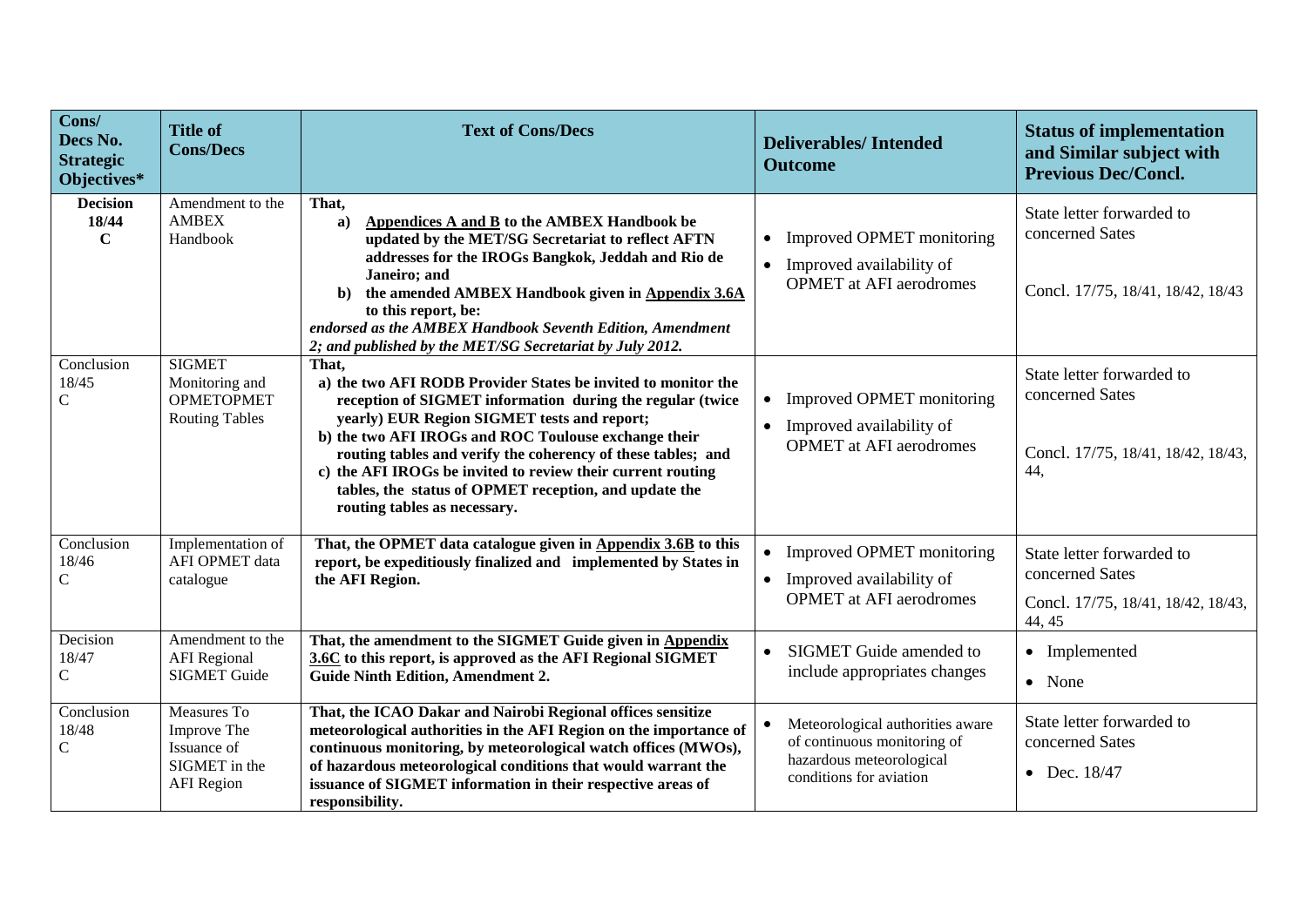| Cons/<br>Decs No.<br><b>Strategic</b><br>Objectives* | <b>Title of</b><br><b>Cons/Decs</b>                                                    | <b>Text of Cons/Decs</b>                                                                                                                                                                                                                                                                                                                                                                                                                                                                                                                                | <b>Deliverables/Intended</b><br><b>Outcome</b>                                                                                                | <b>Status of implementation</b><br>and Similar subject with<br><b>Previous Dec/Concl.</b> |
|------------------------------------------------------|----------------------------------------------------------------------------------------|---------------------------------------------------------------------------------------------------------------------------------------------------------------------------------------------------------------------------------------------------------------------------------------------------------------------------------------------------------------------------------------------------------------------------------------------------------------------------------------------------------------------------------------------------------|-----------------------------------------------------------------------------------------------------------------------------------------------|-------------------------------------------------------------------------------------------|
| Conclusion<br>18/49<br>$\mathbf C$                   | Revision of<br><b>OPMETOPMET</b><br>Data Requirements                                  | That:<br>a) information related to the requirements of OPMET data<br>from non-AOP aerodromes as given at Appendix 3.6D to this<br>report, be submitted by ICAO Dakar and Nairobi Regional<br>offices to the concerned States for approval, before amending<br>the AFI FASID MET Table 2A and Annex 1 to the SADIS<br>User Guide (SUG); and<br>the non-AOP aerodromes as listed in Appendix 3.6E to this<br>b)<br>report, be deleted from AFI FASID MET Table 2A.                                                                                        | • Updated AFI FASID MET<br>Table 1A<br>• New OPMET requirements<br>included in AFI FASID                                                      | Action completed<br>Conl 17/76                                                            |
| Conclusion<br>18/50<br>$\mathbf C$                   | Improvement of<br><b>OPMET</b><br>Availability from<br><b>AFI</b> States<br>Aerodromes | That, efforts be made by the concerned States to improve the<br>availability at Dakar RODB, of the required OPMET information<br>from Accra, Conakry, Freetown, Kano, Kinshasa, Lagos and<br>Luanda.                                                                                                                                                                                                                                                                                                                                                    | • Improved availability of<br>OPMET from the concerned<br>aerodromes<br>$\bullet$                                                             | State Letter forwarded to<br>$\bullet$<br>concerned States<br>None                        |
| Decision<br>18/51<br>$\mathbf C$                     | Preparation of AFI<br><b>XML</b> Transition<br>Plan                                    | That, the preparation of the AFI XML Transition Plan be<br>deferred until the adoption of Amendment 76 to Annex 3 (July<br>2013) at the earliest.                                                                                                                                                                                                                                                                                                                                                                                                       | postponed                                                                                                                                     | postponed<br>$\bullet$                                                                    |
| Conclusion<br>18/52<br>$\mathsf{C}$                  | Issuance and<br>Dissemination of<br><b>SIGMET</b>                                      | That:<br>a) ICAO Regional offices should make concerted efforts to assist<br>States address shortcomings and difficulties identified;<br>the MWO Provider States listed in Appendix 3.6F take the<br>b)<br>required measures to remove operational shortcomings in<br><b>SIGMET</b> provision; and<br>Roberts field and Kinshasa FIRs MWOs consider bilateral<br>$\mathbf{c}$<br>arrangements with adjacent MWOs (i.e. Dakar and<br>Brazzaville MWOs respectively) for the provision of<br><b>SIGMET</b> information on behalf of the States concerned. | Issuance and dissemination of<br>$\bullet$<br>SIGMET improved<br>• Improved availability of<br>SIGMET at aerodromes and for<br>en-route users | • State Letter forwarded to<br>concerned States<br>Concl. 17/81, 17/82                    |